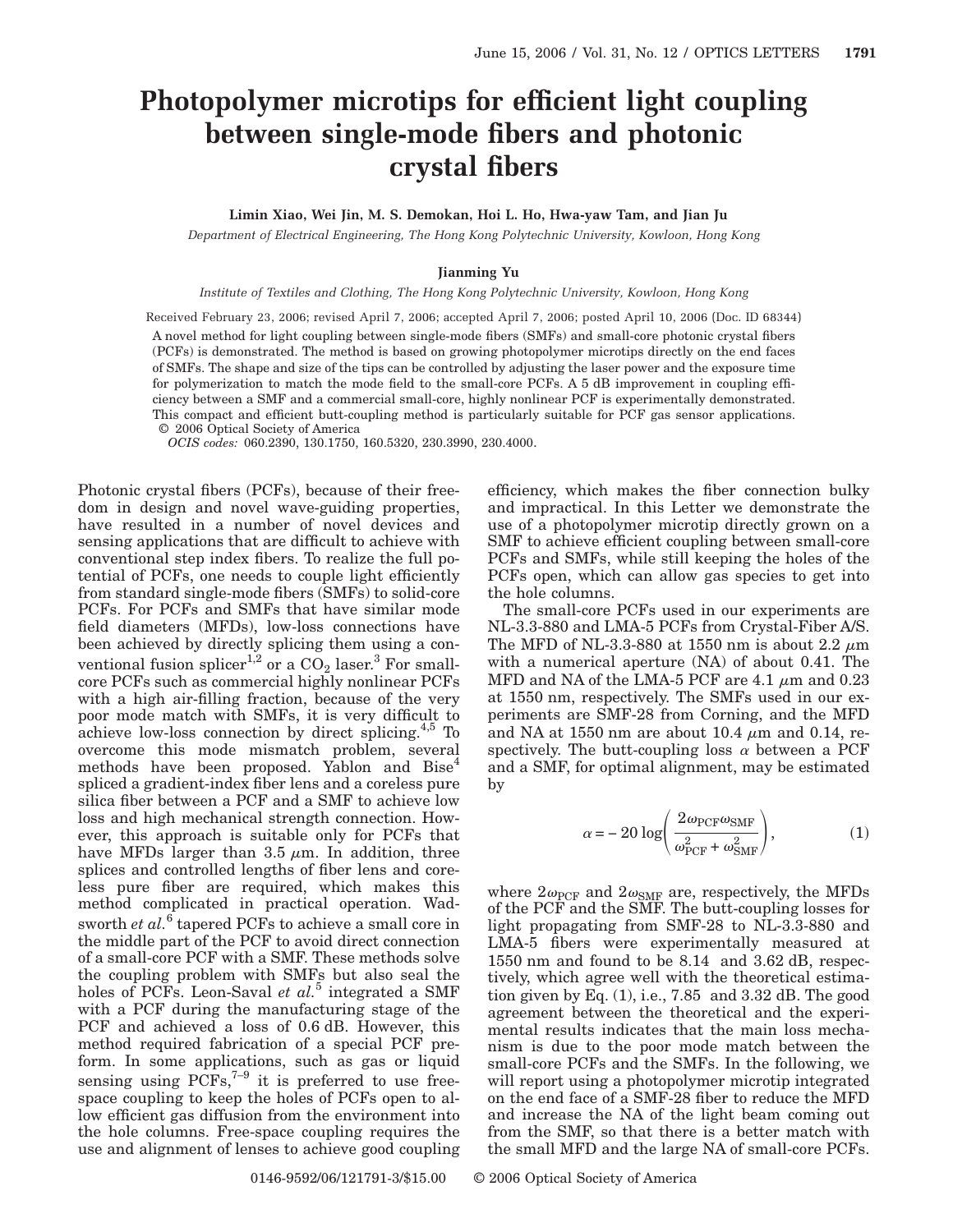

Fig. 1. (Color online) Images of the photopolymer microtip fabrication process: (a) a drop of liquid formulation is deposited at the end part of a SMF that is aligned with a freshly cleaved SMF; (b) the left SMF, which is prepared to grow the tip, is moved to touch the drop; (c) a droplet is deposited at the end face of the left SMF; (d) a green laser with suitable power is coupled from the other end of the left SMF; (e) the liquid that is not polymerized is washed off by a few drops of ethanol.

Bachelot and  $\text{co-workers}^{10,11}$  introduced the method of self-growing photopolymer microtips at the ends of fibers. The detailed principle of the photopolymerizable formulation can be found in Ref. 10. Here we simply introduce our microtip fabrication process. As shown in Fig. 1, a drop of liquid formulation was first deposited at the end part of a SMF, as shown in Fig. 1(a) on the fiber on the right-hand side; a freshly cleaved second SMF that was prepared to grow the tip was then aligned and moved to touch the drop [Fig. 1(b)]; the fiber was then moved away and a convex-shaped liquid was deposited at the end face of the fiber because of liquid surface tension [Fig. 1(c)]. The height of the droplet is about 30  $\mu$ m, and the shape of the droplet fabricated with this method has good reproducibility. A green He–Ne laser with wavelength 543.5 nm was then coupled from the other end of the fiber, and laser light interacted with the liquid at the end face. As a consequence of polymerization, a tip grew from the core of the SMF within the liquid, as shown in Fig. 1(d). The refractive index of this polymer is  $1.52<sup>10</sup>$  After exposure, the part of the liquid that did not interact with laser light was washed off by a few drops of ethanol, and a robust microtip was integrated at the end face of the SMF, as shown in Fig. 1(e). The advantages of this microtip fabrication method are its simplicity, controllability, reproducibility, and inexpensiveness. The shape of the microtip can be controlled by adjusting the green laser time, and oxygen diffusion power, exposure<br>concentration.<sup>10,11</sup>

Here we investigated the effect of laser power on the size of the tip growing at the end of the SMF-28 fiber and found the suitable tip to best match the small-core PCF. As the SMF-28 fiber is multimode at the green light wavelength, we applied mechanical stress to attenuate the higher-order modes to only allow the fundamental mode to reach the microtip. The laser power from the fiber was detected before depositing the liquid. When the power is at the level of several microwatts, e.g.,  $3 \mu W$ , the end of the tip is very small and the radius of curvature is very sensitive to the exposure time, as mentioned in Refs. 10 and 11. When the power is above the level of 15  $\mu$ W, the tip's radius of curvature becomes flat in about 3 s, which can be explained by the polymerization threshold at the air-formulation boundary.<sup>10,11</sup> The oxygen diffusion concentration at the interface boundary is higher than that inside the liquid formulation, hence more energy is needed for polymerization. When the laser power is lower than the polymerization threshold at the air-formulation boundary, the shape of the microtip is sensitive to the exposure time. When the laser power is higher than the polymerization threshold at the air-formulation boundary, the tip's end will be flat in about 3 s. Figure 2 shows two examples of the fabricated microtips. When the laser power is  $3 \mu W$  and the exposure time is 60 s, the microtip's end is flat, and the diameter of the tip at its base is 11.43  $\mu$ m and decreases gradually to 2.85  $\mu$ m at the end of the tip of polymer protrusion over  $32 \mu m$ length [Fig.  $2(a)$ ]. From the dimension of the tip's base, it should be deduced that it is not really single mode at the wavelength 543.5 nm, although we applied mechanical stress to attenuate the high-order modes. When the laser power is 15  $\mu$ W and the exposure time is 3 s, the diameter of the tip decreases gradually from 11.71 to 5.71  $\mu$ m over 29  $\mu$ m length [Fig. 2(b)].

Because the microtip is perfectly aligned with the core of the SMF and the length of the tip is short, only the fundamental mode of the 1550  $\mu$ m light propagates in the SMF and the tip. The theoretical values of MFD and NA of the tip end in Fig. 2(a) are, respectively, about  $2.25 \mu m$  and 0.40, which approximately match that of the NL-3.3-880 fiber; the theo-



Fig. 2. Scanning electron microscope images of photopolymer microtips fabricated with different green laser power and various exposure times. The insets are close-ups of the ends of the microtips. (a)  $3 \mu$ W, 60 s; (b) 15  $\mu$ W, 3 s.